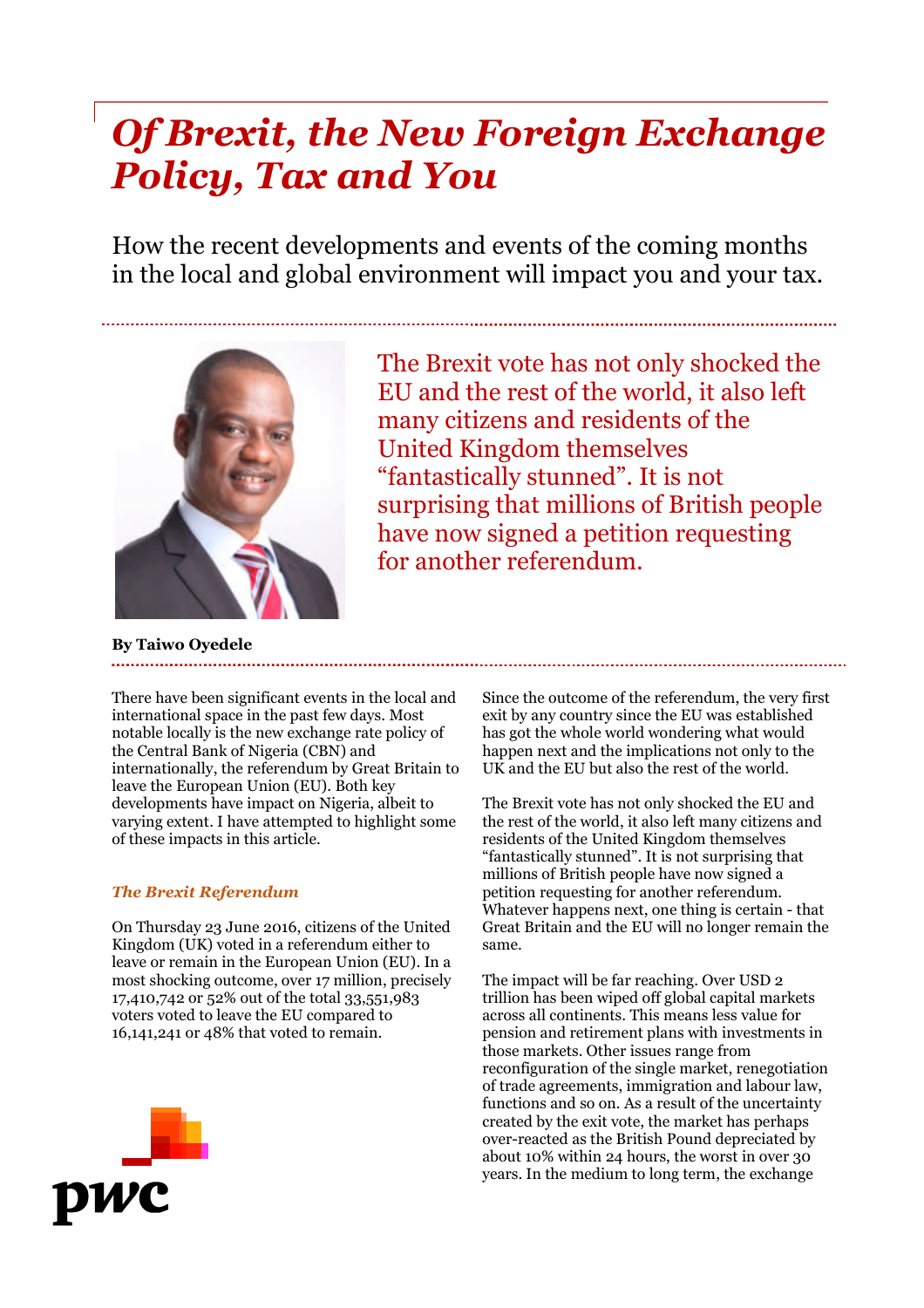rate to other major currencies will probably recover but likely to be lower than pre-referendum levels for some time. For Nigeria, there will be minimal impact. Nigerians studying in the UK will need relatively less Naira to pay their fees. Those travelling to the UK for business and vacation will also find it slightly more affordable.

In terms of importation from the UK, this will become cheaper for Nigerians while exports to the UK will become more expensive and therefore less attractive. British businesses in Nigeria will be relatively more valuable to their UK group both in terms of their returns on investment and consolidation value in Sterling.

The monies stolen from Nigeria and stashed away in the UK by some politicians will be of less value than if the funds had been recovered prereferendum. We may have to renegotiate the double tax treaty between Nigeria and the UK if Brexit triggers a leave vote by any of its territories such as Scotland.

Businesses do not like uncertainties and this is the main reason for the currency devaluation while various rating agencies have either downgraded or are considering downgrading Britain and even though nothing has really changed after the election. The actual exit could still take about 2 years. Where possible, governments must address all controllable uncertainties as much as possible from macro-economic policies, fiscal direction and so on.

In the Economic Community of West African States (ECOWAS), which was established in 1975, Mauritania pulled out of the Union in December 2000 without any fanfare and no noticeable impact. This is largely due to the fact that ECOWAS has not really fully integrated and taken off. The Common External Tariff within ECOWAS was only agreed in 2015, forty years after the Union was formed. Also, the size of the UK economy and its influence on the global stage makes it completely different and unprecedented.

### *And what about the new foreign exchange policy?*

The Central Bank of Nigeria recently announced a change in foreign exchange policy from the fixed official rate to a floating exchange rate which is largely market driven. Based on the 2016 Budget, a benchmark exchange rate of N197 to the USD was used in estimating government revenue. With the exchange rate now around N281, government will get about 40% more from its dollar revenue. This

will help cushion the impact of decline in oil revenue as a result of the crisis in the Niger Delta and hopefully also help reduce the planned deficit funding of N2.2 trillion in the Budget.

State governments will also get more revenue to share in Naira terms from federal allocation to improve the dire financial position of the states especially given that 27 of the 36 states are reported to be defaulting on salary payments as at the end of May 2016.

In a similar fashion, import duties and VAT on importation should significantly improve partly due to the higher exchange rate being used to calculate payments and also because of the improved liquidity in the foreign exchange market which should result in more importation. Also, it is expected that there will be more inflows of foreign direct investments, foreign portfolio investments and diaspora remittances which will improve economic activities and consequently the country's tax base and tax take.

### *So what's next?*

Investors and businesses do not like uncertainties. Unfortunately there will always be uncertainties in any economy but savvy investors learn to manage rather than avoid uncertainties. However, uncertainties that are self-inflicted should be avoided as they not only discourage some investors, they also necessitate a risk premium for investments to be viable. As a country we can do very little or nothing to control the price of crude oil, we had no control over Brexit vote, and we will not be able to control whether Donald Trump wins American's election but we can, for instance, control the uncertainties created by our failure to pass the Petroleum Industry Bill, inability to fully deregulate the downstream sector, registering property, ease of doing business, and the uncertainties around fiscal and industrial policies.

Government must strive to reduce uncertainties to attract both domestic and foreign investments. Businesses that wish to play in this market need to plan for the long run but also must be sufficiently agile to respond quickly and efficiently to unplanned changes which they will inevitably encounter. Either way, Africa and Nigeria in particular continues to be an attractive market for discerning investors who will gain an advantage for moving in earlier than those who wait until they get more certainty, which may be a very long wait.